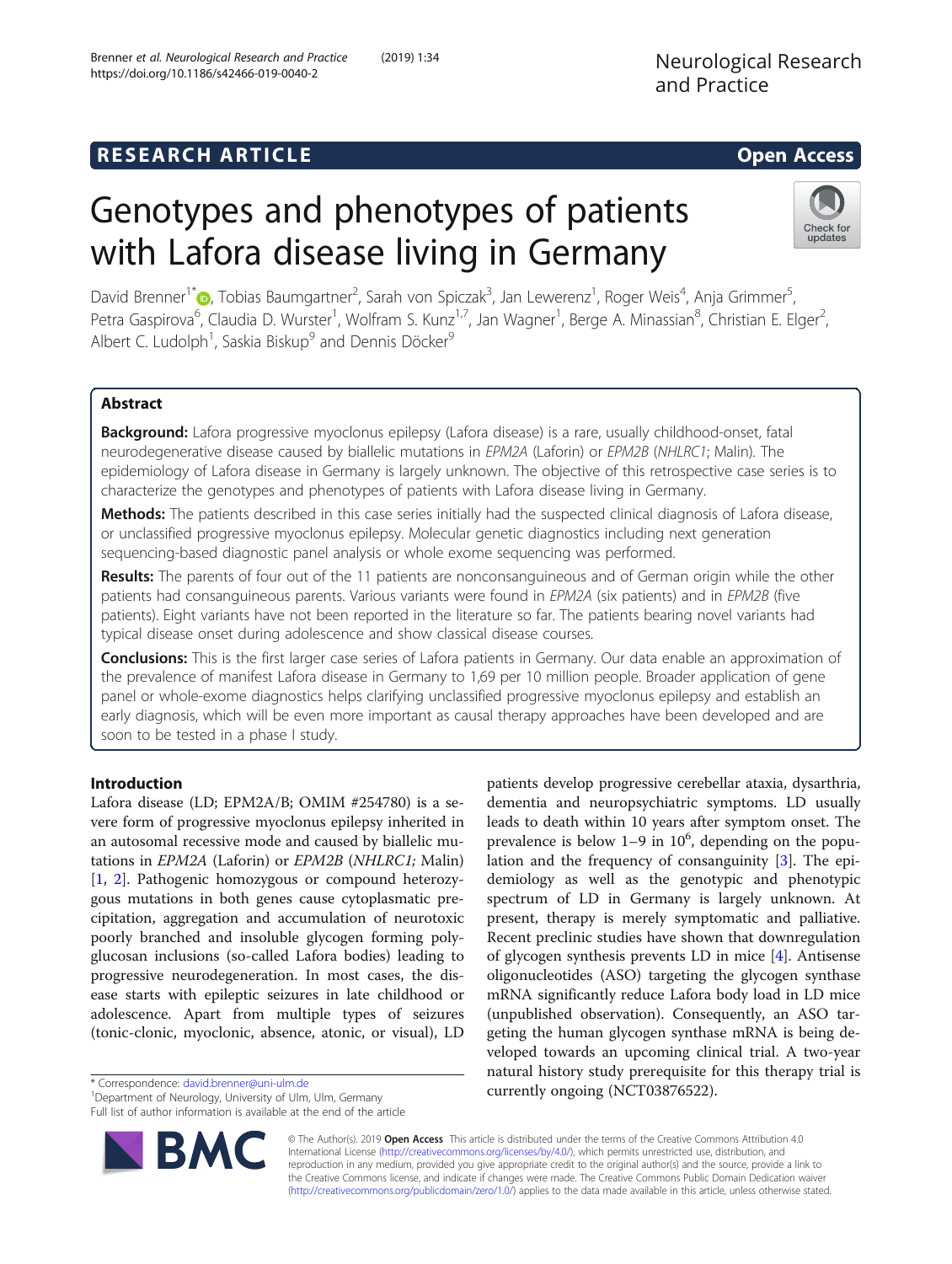Here, we describe the genotypes and phenotypes of 11 index patients with LD living in Germany.

## Methods

# DNA analysis

Molecular diagnostics was performed as part of the clinical follow-up in all cases. DNA was extracted from EDTA blood samples according to standard procedures. Next generation sequencing (NGS)-based diagnostic panel analysis or whole exome sequencing was performed in 11 index patients with suspected clinical diagnosis of Lafora disease, or unclassified progressive myoclonus epilepsy. Annotation of reported variants is based on human reference genome Homo sapiens GRCh37 (hg19). All patients or parents, respectively, gave their consent to publication of their cases.

# Results

Four out of the 11 patients are of German origin. Variants in EPM2A or EPM2B were detected by NGS in all 11 index patients with suspected LD or unclassified progressive myoclonus epilepsy. Variants of various types were detected in EPM2A in six patients (three of them of German origin) and in EPM2B in five patients (one of them of German origin; see Table 1). Five EPM2A variants  $(c.259A > G, c.290T > G, c.759delinsCATGCA,$  $c.836G > T$ ,  $c.917A > T$ ) and three *EPM2B* variants  $(c.385C > T, c.583del, and c.730delG)$  have not been reported in the LD literature or in the Lafora gene mutation database ([http://projects.tcag.ca/lafora/\)](http://projects.tcag.ca/lafora/) before [\[5](#page-4-0)]. The mean age of disease onset is  $13.7 \pm 0.6$  years (mean  $\pm$  SEM) in the patients bearing *EPM2A* variants and  $14.6 \pm 2.3$  years in those carrying *EPM2B* variants.

Table 1 Genotypes of LD patients living in Germany

The cumulative mean age of onset of this cohort is 14,  $1 \pm 1,0$  years (range: 8–21 years).

In the following paragraphs, we shortly outline the disease courses of the patients bearing novel variants (also see Table [2\)](#page-2-0). The anticonvulsants valproate (11/12), perampanel (8/12), levetiracetam/brivaracetam (7/12), and clobazam (6/12) were the most used ones in our cohort indicating a good of effectiveness of these drugs in LD (see Additional file [1:](#page-3-0) Table S1).

# Case vignettes of index patients with novel variants (Table [2\)](#page-2-0)

Patient nr. 1 is a homozygous carrier of the EPM2A variant c.259A > G. Her parents are of Turkish origin and are consanguineous. Retrospectively, the first symptom were recurrent episodes of explosive headache at the age of 12 years. Next, myoclonic and atonic seizures with consecutive falls developed. Aged 15 years, she developed tonic-clonic, visual, gelastic and absence seizures and (negative) myoclonus aggravated. Shortly later, she also developed severe ataxia and progressive cognitive decline. At the age of 19 years, the patient is wheelchairbound and exhibits severe dysarthria as well as dysphagia requiring percutaneous endoscopic gastrostomy (PEG).

Patient nr. 2 is compound heterozygous for the known variant c.269\_275del and the novel variant c.917A > T in EPM2A. Her parents are German and nonconsanguineous. She developed myoclonic seizures as first disease symptom at the age of 15 years. However, an EEG at the age of 6 years, performed due to headaches showed posterior slow waves, which were interpreted as a variant of the basic rhythm at that time. Since the beginning of the epilepsy, the young woman

| P. nr.          | Variant                                         |                           |                                  | Alleles    | Ref.   |
|-----------------|-------------------------------------------------|---------------------------|----------------------------------|------------|--------|
|                 | EPM2A                                           |                           |                                  |            |        |
|                 | NC 000006.11:                                   | NM 005670.3:              |                                  |            |        |
| 1 <sup>a</sup>  | q.146056376T > C                                | c.259A > G                | p.(Lys87Glu)                     | Homo.      |        |
| $2^a$           | q.[146056360_146056366del]; [145,948,631 T > A] | c.[269_275del];[917A > T] | p.[(Lys90Serfs*35);(Asp306Val)]  | Comp. het. | [6]    |
| 3 <sup>a</sup>  | q.146056345A > C                                | c.290T > G                | p.(Leu97Arg)                     | Homo.      |        |
| 4               | g.146007412G > A                                | c.322C > T                | p.(Arg108Cys)                    | Homo.      | $[1]$  |
| $5^a$           | g.145948789delinsTGCATG                         | c.759delinsCATGCA         | p.(Ala254Metfs*33)               | Homo.      |        |
| $6^a$           | q.145948712C > A                                | c.836G > T                | Homo.                            |            |        |
|                 | EPM2B                                           |                           |                                  |            |        |
|                 | NC 000006.11:                                   | NM 198586.2:              |                                  |            |        |
| 7 <sup>a</sup>  | q.18122453G > A                                 | c.385C > T                | p.(Pro129Ser)                    | Homo.      |        |
| 8, 9            | q.18122402 $C > T$                              | c.436G > A                | p.Asp146Asn                      | Homo.      | [2, 7] |
| 10 <sup>a</sup> | q.[18122402C > T]; [18122108delC]               | c.[436G > A][730de[G]     | p.[(Asp146Asn);(Val244Serfs*51)] | Comp. het. | [2, 7] |
| 11 <sup>a</sup> | g.18122255del                                   | c.583del                  | p.(Asp195llefs*37)               | Homo.      |        |

Patients with novel variants are indicated by a superscripted letter (<sup>a</sup>). Annotation based on human reference genome Homo sapiens GRCh37 (hg19)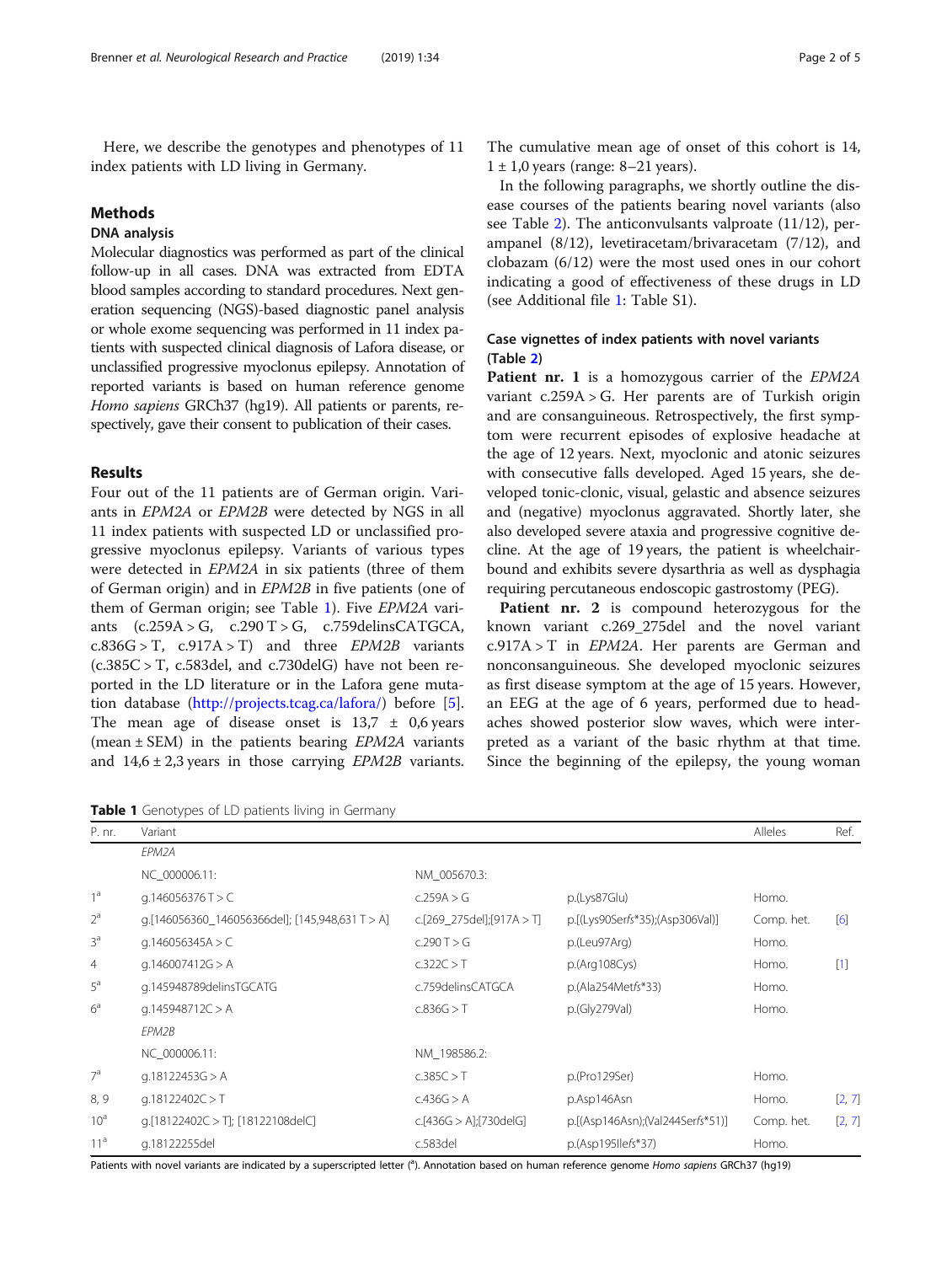| Patient<br>number |     |   | Nationality Gender Consanguinity Variant |                               | Age of onset                |                  |     |                      | Current | Current          | Special features                                                                               |
|-------------------|-----|---|------------------------------------------|-------------------------------|-----------------------------|------------------|-----|----------------------|---------|------------------|------------------------------------------------------------------------------------------------|
|                   |     |   |                                          |                               | Tonic-<br>clonic<br>seizure | Myoclonus Ataxia |     | Cognitive<br>decline | age     | disease<br>stage |                                                                                                |
|                   |     |   |                                          | FMP <sub>2</sub> A            |                             |                  |     |                      |         |                  |                                                                                                |
| 1 <sup>a</sup>    | Tur | F | yes                                      | $c.259A > G$ (homo.)          | 14                          | 15               | 15  | 15                   | 18      | $\overline{4}$   | Gelastic seizures                                                                              |
| $2^a$             | Ger | F | no                                       | c.[269_275del];<br>[917A > T] | 17                          | 15               | 17  | 16                   | 18      | $3 - 4$          | Congenital<br>hypothyroidism,<br>polyneuropathy                                                |
| 3 <sup>a</sup>    | Ger | F | no                                       | $c.290 T > G$ (homo.) 14      |                             | 15               | 17  | 17                   | 25      | 3                | Psychogenic<br>seizures                                                                        |
| 4a                | Leb | F | yes                                      | $c.322C > T$ (homo.)          | 12                          | n/a              | n/a | n/a                  | 18      | $\overline{4}$   | Vision loss                                                                                    |
| 4b                | Leb | M | yes                                      | $c.322C > T$ (homo.)          | 11                          | n/a              | n/a | < 16                 | 16      | $1 - 2$          |                                                                                                |
| $5^a$             | Rus | M | yes                                      | c.759delinsCATGCA 14          |                             | 14               | 17  | 15                   | 21      | 3                | Aggressiveness                                                                                 |
| 6 <sup>a</sup>    | Ger | M | no                                       | $c.836G > T$ (homo.)          | -18                         | 16               | 19  | 20                   | 24      | 3                |                                                                                                |
|                   |     |   |                                          | EMP2B                         |                             |                  |     |                      |         |                  |                                                                                                |
| 7 <sup>a</sup>    | Syr | F | yes                                      | $c.385C > T$ (homo.)          | $-11$                       | 15               | 15  | 15                   | 19      | $\overline{4}$   | Optic hallucinations,<br>hypothyroidism,<br>hepatomegaly                                       |
| 8                 | Tur | M | yes                                      | $c.436G > A$ (homo.) 17       |                             | 17               | 23  | 26                   | 30      | $3 - 4$          | Diabetes mellitus<br>with coma and<br>cataract,<br>hypothyroidism,<br>arterial<br>hypertension |
| 9                 | Tur | F | yes                                      | $c.436G > A$ (homo.)          | 23                          | 21               |     | 23                   | 25      | $\overline{2}$   |                                                                                                |
| 10 <sup>a</sup>   | Ger | F | no                                       | c.[436G > A];<br>[730delG]    | 16                          | 17               |     |                      | 23      | 1                |                                                                                                |
| 11 <sup>a</sup>   | Ira | M | yes                                      | c.583del (homo.)              | 8                           | 13               |     | 8                    | 13      | $1 - 2$          | Psychogenic<br>seizures                                                                        |

#### <span id="page-2-0"></span>Table 2 Disease courses of LD patients living in Germany

Patients with novel variants are indicated by a superscripted letter (<sup>a</sup>). Patients 4 a and b are siblings. Abbreviations: Ger German, Ira Iraqi, Leb Lebanese, Rus Russian, Syr Syrian, Tur Turkish. Disease stage score was assessed according to Ferlazzo et al. [[8](#page-4-0)]: (1) mild cognitive and motor impairment, preserved daily living activities, and social interaction; (2) moderate mental decline, limitations in motor activities, and limited social interaction; (3) severe mental and motor impairment, needing help in walking and regular assistance in daily living activity, and poor social interaction; (4) patient wheelchair-bound or bedridden, and no significant daily living activities or social interaction. Consanguinity or non-consanguinity status was based on family history

lost major cognitive and motor functions and suffers from ataxia. She developed polyneuropathy of the lower extremities. About 3 years later, she can walk only few steps with lots of support and needs help with all activities of daily living.

Patient nr. 3 is a homozygous carrier of the EPM2A variant c.290 T > G. She is of German origin and her parents are considered nonconsanguineous based on family history. She had onset of tonic-clonic seizures at the age of 14 years. Shortly later, she developed myoclonic and absence seizures, ataxia and cognitive decline. She exhibits a slow progression and is still able to walk and speak 12 years after onset of symptoms.

Patient nr. 5 is homozygous for the *EPM2A* variant c.759delinsCATGCA. His parents are Russian and are consanguineous. He developed tonic-clonic seizures at the age of 15 years. The patient showed striking social

difficulties and increased aggressiveness. After the age of 17 years, psychomotor skills reduced, and the patient developed tremor, ataxia and progressive cognitive decline. At the age of 20, he has lost many everyday skills and suffers from frequent seizures, while refusing medication. Due to severe dysphagia a PEG was implanted. At the age of 23 years he is wheelchair-bound and shows severe dysarthria.

**Patient nr. 6** carries the homozygous  $c.836G > T$  variantin EPM2A. He is of German origin and his parents are considered nonconsanguineous based on family history. Myoclonic seizures started at the age of 16. About the same time, visual auras occurred followed by tonicclonic and absence seizures about 1 year later. Thereafter, he developed mild ataxia and a cognitive decline. At the age of 24, daily drop attacks and myoclonic seizures were the main problem of the patient. His sister carried the same homozygous mutation in EPM2A, but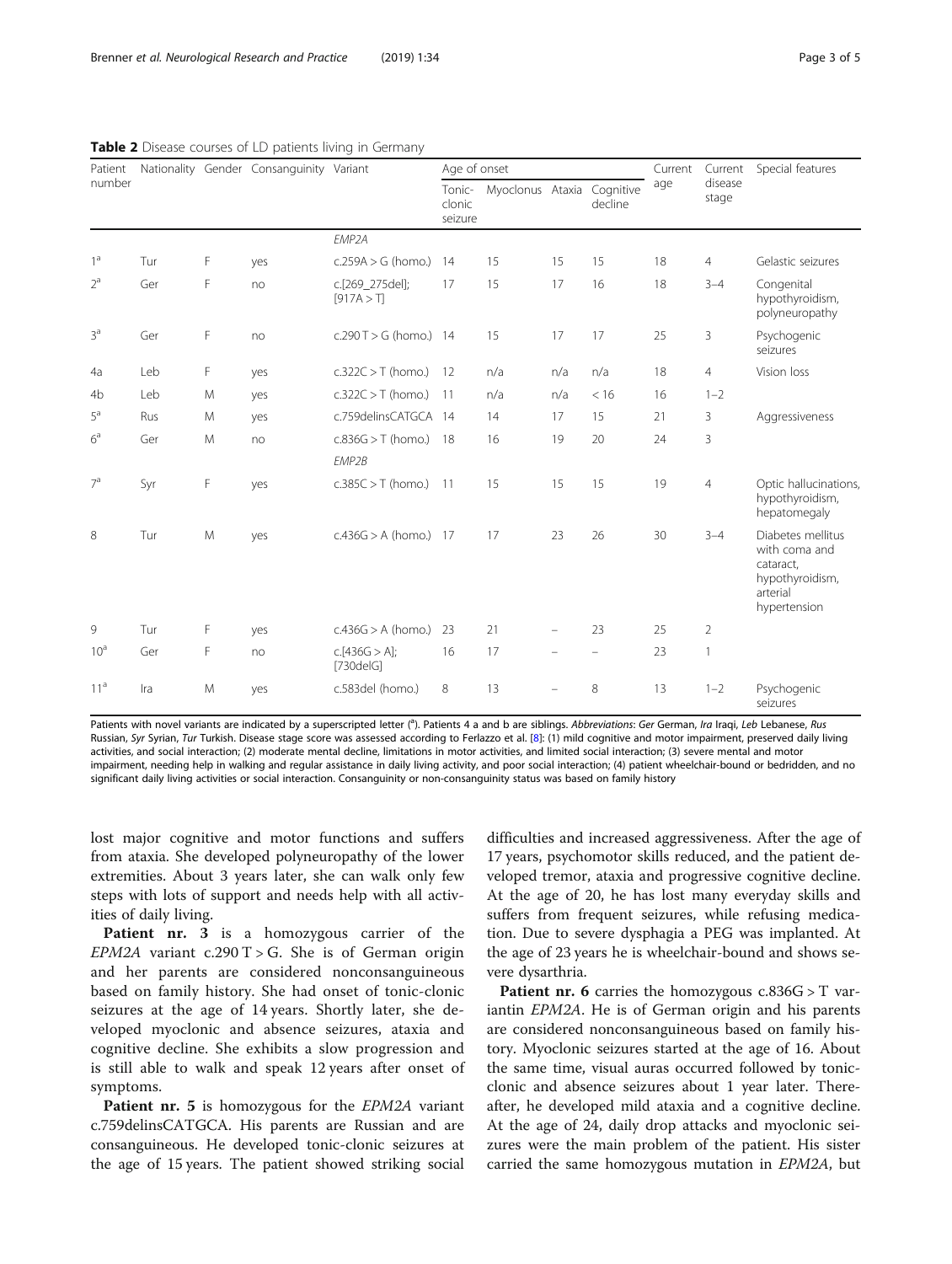<span id="page-3-0"></span>her course of the disease was more severe and she died at the age of 24.

**Patient nr.** 7 carries the homozygous  $c.385C > T$  variant in EPM2B. She is of Syrian origin and her parents are consanguineous. She suffered the first and second tonic-clonic seizure at the age of 11 and 13 years. Thereafter, the frequency of seizures increased and since the age of 15, she has been suffering from intermittent myoclonic seizures and progressive dysarthria, ataxia, optic hallucinations and dementia. At the current age of 19 years, the patient is wheelchair-bound and suffers from severe dysphagia requiring PEG.

Patient nr. 10 is compound heterozygous for the known variant  $c.436G > A$  and the novel variant c.730delG in EPM2B. She is German and her parents are nonconsanguineous. She first developed tonic-clonic and absence seizures at the age of 16. About 1 year later, myoclonic seizures started. A juvenile myoclonic epilepsy was suspected. After initiating a therapy with Valproate, tonic-clonic seizures were well under control for about 4 years. Meanwhile, myoclonic seizures accelerated under different medications and the EEG worsened. At the age of 23, the patient's cognitive skills are still preserved, and he does not suffer from ataxia.

Patient nr. 11 is homozygous for the c.583del variant in EPM2B. He is Iraqi and his parents are consanguineous. His epilepsy started at the age of 9 years with generalized tonic-clonic seizures. Later, he developed myoclonic seizures (especially negative myoclonus), psychogenic seizures and cognitive decline. His motor abilities are relatively well preserved (now aged 14).

# **Discussion**

This is the first larger case series of Lafora patients in Germany. Consistent with consanguinity being uncommon in Germany and the very rare prevalence of this recessive disease, only four out of the 11 patients are of German origin. In our cohort of LD patients, variants in EPM2A and EPM2B show a similar frequency. We report eight novel variants in EPM2A and EPM2B. Six novel variants are located maximally three nucleotides away from aforedescribed pathogenic variants [\[5](#page-4-0)]. While the parents of the seven Non-German patients were consanguineous, those of the four German patients were nonconsanguineous. Although not verifiable by family history, the fact that two out of the four German patients bear homozygous variants should indicate that there may be a common ancestor. The patients bearing novel variants in EPM2A or EPM2B had typical disease onset during adolescence and developed characteristic symptoms including multiple types of seizures, ataxia, dysarthria and dysphagia, as well as cognitive decline during the disease course. The cumulative mean age of onset of this LD patient cohort of  $14 \pm 1$  years coincides

with the reported peak age of onset [\[3\]](#page-4-0). Consistent with previous reports [\[6](#page-4-0)], the three patients bearing the known  $EPM2B$  c.436G > A variant (patients nr. 8–10) had a late onset of symptoms and show a comparatively slow disease progression. Remarkably, the 35-year old sister of patient nr. 8 who is also homozygous for the c.436G > A variant (the genetic result was confirmed twice by independent laboratories) is asymptomatic to date. Noteworthy, patient nr. 8 bearing the EPM2B c.436G > A variant developed severe diabetes mellitus with diabetic coma and cataract, a finding that recently has also been described in a LD patient with an EPM2B  $c.386C > A$  variant [\[9\]](#page-4-0). Further, patient nr. 2 bearing the c.[269\_275del];[917A > T] variants in  $EPM2A$  developed a polyneuropathy of the lower limbs. Although a causal link remains speculative, polyglucosan formation in axons indeed causes severe axonopathy in patients with adult polyglucosan body disease [[10](#page-4-0)]. Based on the data of this report and the knowledge abou two additional LD patients not included here the estimated prevalence of manifest LD in Germany is  $14$  per  $83.019.000$  [\[11](#page-4-0)] or 1,69 per 10 million people, respectively. Including the pre-symptomatic mutation carriers known to us the prevalence raises to 2,05 per per 10 million people.

# Conclusions

This is the first larger case series of Lafora patients in Germany. Our data enable an approximation of the prevalence of manifest Lafora disease in Germany to 1,69 per 10 million people. Early genetic testing is central when suspecting this condition given that causal therapy approaches have been developed and are soon to be tested in a phase I study. Broader application of gene panel or whole-exome diagnostics helps clarifying unclassified PME and establish an early diagnosis.

# Additional file

[Additional file 1:](https://doi.org/10.1186/s42466-019-0040-2) Table S1. Anticonvulsive pharmacotherapy of LD patients living in Germany. (DOCX 16 kb)

#### Abbreviations

ASO: Antisense oligonucleotide; LD : Lafora disease; NGS: Next generation sequencing; PEG: Percutaneous endoscopic gastrostomy; PME: Progressive myoclonus epilepsy

#### Acknowledgements

The authors thank the families and patients for their participation to this study.

#### Authors' contributions

DB designed the study, examined patients and documented medical histories, analysed the data and drafted the manuscript. TB, SvS, JL, PG, JW, BAM, CEE, ACL and DD examined patients, analysed the data, documented medical histories and drafted the manuscript. RW, AG and CW examined patients and documented medical histories. WSK and SB documented medical histories and analysed the data. All authors read and approved the final manuscript.